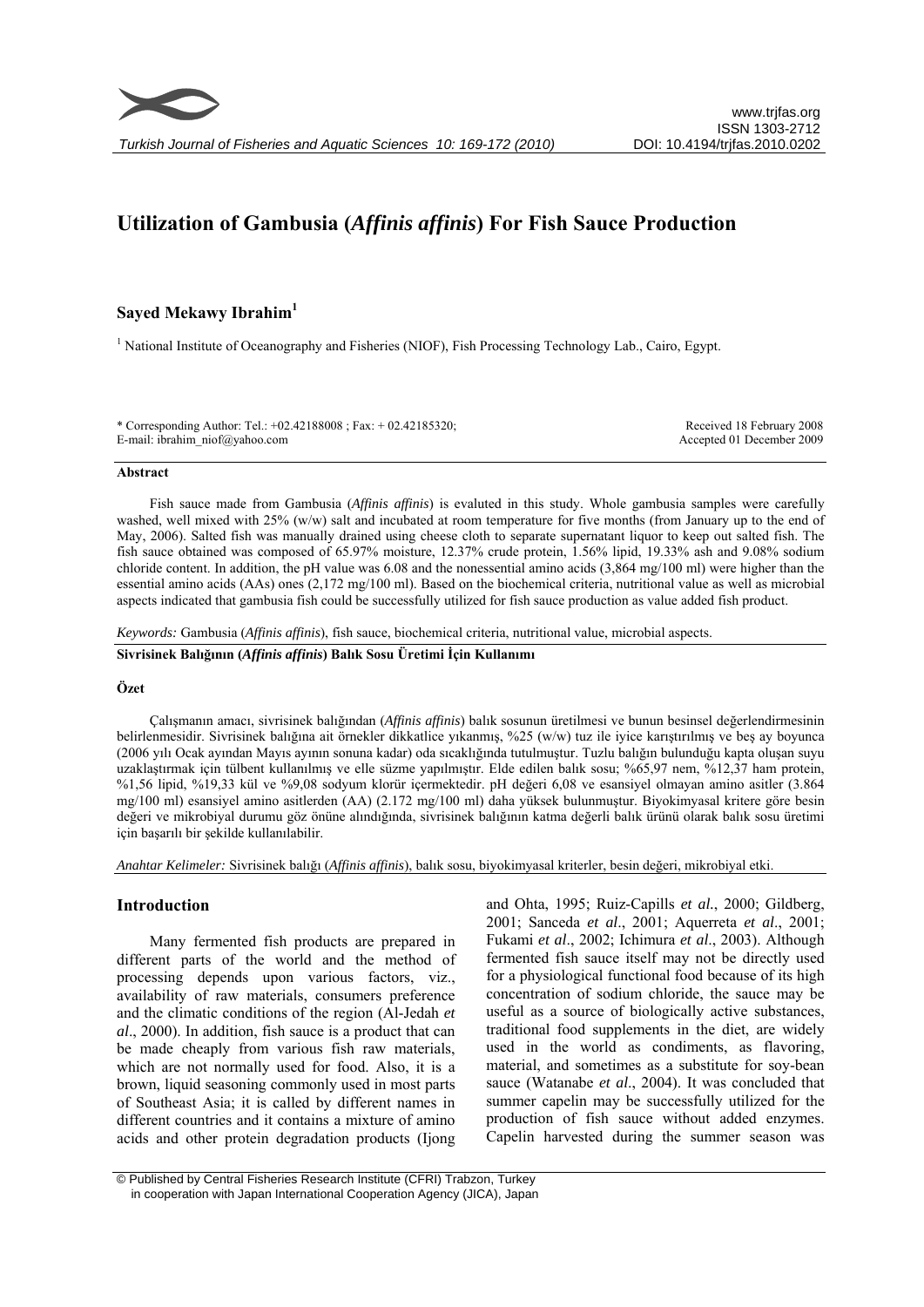more suitable as a raw material than capelin harvested during the winter season, due to higher proteolytic activity. Reduced salt content in processing may help increase the fermentation rate as well as improve nutritional properties by reducing the sodium content (Hjalmarsson *et al*., 2007). The Gambusia fish is a small freshwater species and it is not normally used for human consumption. Therefore, the main objectives of this work were to utilize Gambusia (*Affinis affinis*) as by-catch for sauce production, also to set a standard for proximal analysis and nutritional value for fish sauce produced as value added fish product for Egyptian consumers.

## **Materials and Methods**

Fresh raw Gambusia *Affinis affinis* (5.28±1.75 cm length and 1.63±0.88 g weight) were obtained from El-Qanatir EL-Khairia Fish Research Station, National Institute of Oceanography and Fisheries (NIOF) during harvesting season of 2005. The samples were well mixed with 25% (w/w) finally refined sodium chloride (Bono salt, Saltines Co.) by gloved hands. They were packed in polyethylene bags, tightly sealed and put into screw caps–hard plastic containers. After that, all containers were incubated at room temperature for 150 days (from January to the end of May, 2006). After that, salted fish was manually drained using cheese cloth to separate fish sauce to keep out salted fish.

## **Analytical Methods**

The moisture, crude protein (TNx6.25), total lipid and ash content were analyzed using standard methods (AOAC, 1995). pH value (pocket-sized pH meter), total volatile base nitrogen (TVB-N) content and Thiobarbituric acid (TBA) number were determined (Pearson, 1976). Trimethylamine nitrogen (TMA-N) was measured (AOAC, 1995). Individual amino acids were determined using reverse phase HPLC; hydrolysis, derivatization and analysis were performed according to the Pico-Tag method (Millipore Co-operative, 1987). Tryptophan was not determined. Values of amino acids were expressed as (mg/100 ml). For microbiological analysis, 10 g of sample were transferred aseptically to 90 ml of sterile 0.1% (w/v) peptone water. Serial decimal dilutions in 0.1% peptone water were prepared and triplicate 1ml of appropriate dilutions was poured on selective agar plates. Plate count agar (PCA, Oxoid) for total bacterial count (mesophilic bacteria), PCA (Oxoid) contained 10% salt for halophilic bacteria count and Potato-Dextrose Agar (PDA, Oxoid) for yeasts and molds count were incubated at 37ºC for 48 hrs (FAO, 1979).

Microbiological results were converted into  $log_{10}$ CFU/ml.

#### **Statistical Analysis**

Then results (triplicate determinations) of chemical composition, biochemical criteria and microbial aspects were expressed as means  $\pm$  SE (using SPSS 10).

# **Results**

#### **Proximal Analysis**

Table 1 shows the compositional parameters of raw gambusia. Proximal analysis of whole gambusia samples (on wet weight basis) had the content of 73.42% moisture, 14.59% crude protein, 6.56% lipid and 4.81% ash.

# **Fish Sauce**

Proximal analysis of fish sauce was (on wet wt. basis) composed of 65.97% moisture, 12.37% crude protein, 1.56% lipid, 19.33% ash and 9.08% sodium chloride content as shown in Table 2.

## **Biochemical Criteria**

The values of pH, TVB, TMA and TBA of gambusia sauce are shown in table (3). The pH value of fish sauce was 6.08. On the other hand, TVB–N and TMA-N contents were 107.80 and 0.75 mg /100 ml, respectively. Concerning TBA, value was 1.55 mg Malonaldhyde/1000 ml sauce Table 3.

**Table 1.** Proximal analysis (Mean± SE) of whole gambosia fish

| Constituent   | $\frac{0}{0}$   |
|---------------|-----------------|
| Moisture      | $73.42\pm0.05$  |
| Crude protein | $14.59\pm0.62$  |
| Lipid         | $6.56 \pm 0.79$ |
| Ash           | $4.81 \pm 0.13$ |

**Table 2.** Proximal analysis (Mean± SE) of fish sauce

| Constituent   | $\frac{0}{0}$    |
|---------------|------------------|
| Moisture      | $65.97\pm0.09$   |
| Crude protein | $12.37\pm0.77$   |
| Lipid         | $1.56 \pm 0.31$  |
| Ash           | $19.33 \pm 0.08$ |
| Sod. chloride | $9.08 \pm 1.03$  |

**Table 3.** Biochemical criteria (Mean± SE) of fish sauce

| Criterion             | Value             |
|-----------------------|-------------------|
| pH                    | $6.08 \pm 0.02$   |
| TVB-N $(mg/100 ml)$   | $107.80 \pm 3.95$ |
| $TMA-N(mg/100 ml)$    | $0.75 \pm 0.40$   |
| TBA $(mg MA/1000 ml)$ | $1.55 \pm 0.16$   |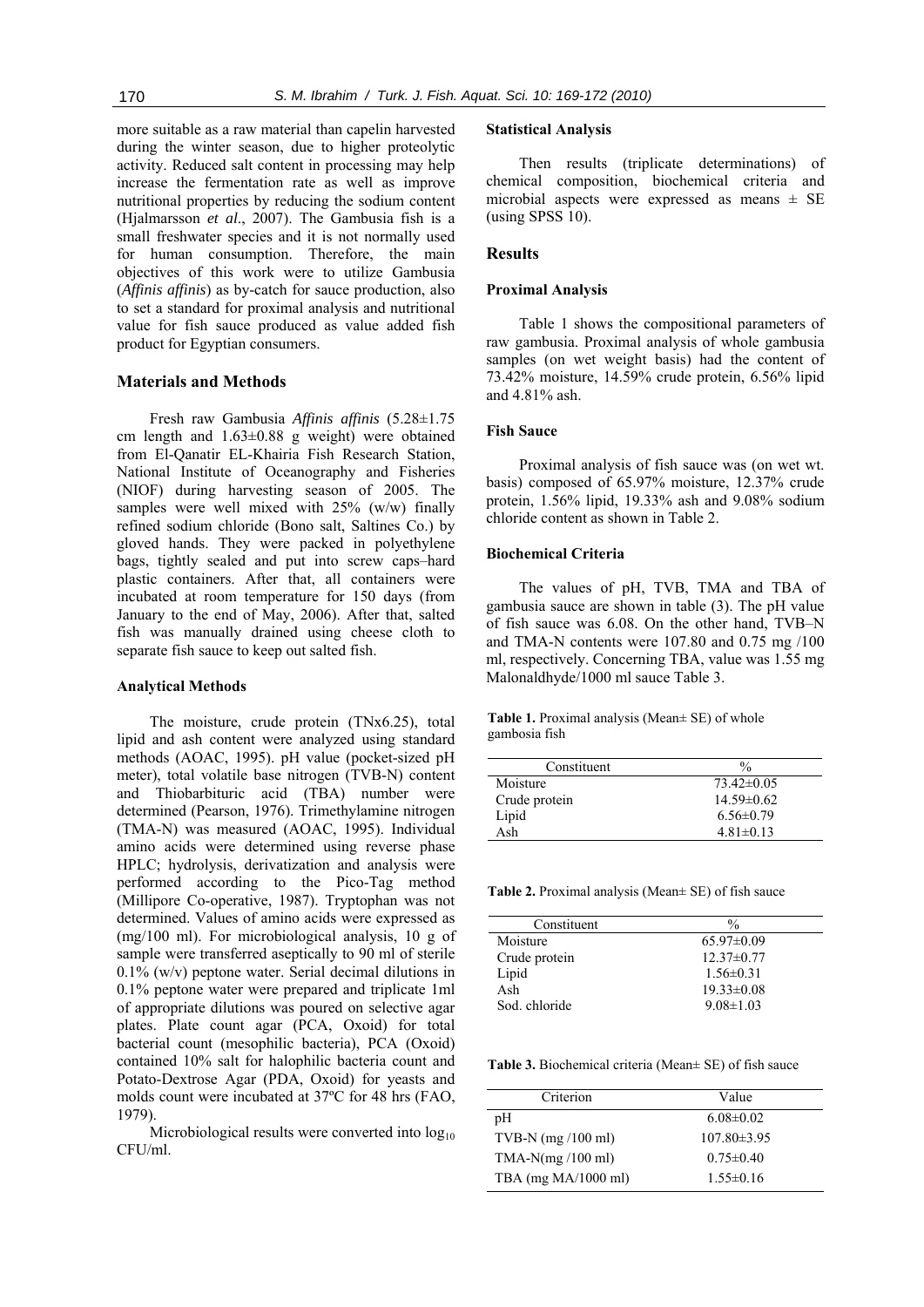## **Amino Acids (AAs) Composition**

Amino acids (AAs) composition of Gambusia sauce is shown in Table 4. Total AAS was 6,036 mg /100 ml; 2,172 mg/100 g as essential AAS and 3,864 mg/100 ml nonessential AAS.

#### **Microbiological Aspects**

On the other hand, microbiological count of TBC, HBC and yeasts and molds were 2.0, 2.30 and 2.10  $log_{10}$  cfu/ g sauce, respectively (Table 5).

#### **Discussion**

The compositional parameters of raw Gambusia (Table 1) are quite similar of male capelin-by products except ash content (2.3%) used for fish sauce production (Gildberg, 2001). A great variety of raw materials can be used for sauce production provided that the content of proteolysis enzymes is sufficient to give efficient solubilization and protein hydrolysis. Most frequently fish sauce is made from small pelagic species like anchovies and sardines (Amano, 1962; Lee, 1990; Saisithi, 1994).

On the other hand, the results of chemical composition of fish sauce (Table 2) are in agreement with those reported by Cho *et al.* (2000); Park *et al.* (2001) who reported that the range of chemical composition of fish sauce was 61.40-79.20%

**Table 4.** Amino acids composition (mg/100 ml) of fish sauce

| Amino acids     | mg<br>/100ml | Amino acids  | mg<br>/100ml |
|-----------------|--------------|--------------|--------------|
| Essential:      |              | Nonessential |              |
| lysine          | 63           | Aspartic     | 1248         |
| Therionine      | 129          | Glutamic     | 965          |
| Valine          | 142          | Cystine      | 441          |
| Methionine      | 556          | Tryptophan   | *n.d.        |
| Arginine        | 211          | Serine       | 679          |
| Isolucine       | 29           | Praline      | 179          |
| Leucine         | 241          | Glycine      | 260          |
| Phenylalanine   | 214          | Alanine      | 92           |
| Histidine       | 111          |              |              |
| Tyrosine        | 476          |              |              |
| Total (a)       | 2172         | Total (b)    | 3864         |
| Grand $(a + b)$ | 6036         |              |              |

\*n.d**:** not determined

**Table 5.** Microbiological aspects (log<sub>10</sub> cfu/ml) of fish sauce

| Microbiological aspects  | $log_{10}$ CFU/ml |
|--------------------------|-------------------|
| Plat count agar (PCA)    | $2.0\pm 0.06$     |
| Halophilic bacteria (HB) | $2.30\pm0.11$     |
| Yeasts and molds         | $2.10\pm0.02$     |
|                          |                   |

moisture, 0.9-13.70% crude protein and 18.20- 25.80% ash content.

The value (6.08) of pH in this study (Table 3) was slightly increased compared to those (4.66-5.91) reported by Cho *et al.* (2000) and Aquerreta *et al.* (2001) and it is in agreement with those reported by Ijong and Ohta (1995), Cho *et al.* (1999), and Park *et al.* (2001). The high pH value of sauce may reflect bacterial activity during fermentation and probably as a consequence of the accumulation of basic compounds (Aquerreta *et al*., 2001). Concerning TVB, content was laid in range 14.1-338.6 mg TVB-N /100 ml which were reported by Aquerreta *et al.* (2001), Ruiz-Capillas *et al.* (2000). The content of TVB-N might be attributable to the rate of hydrolysis of fish muscles by fish enzymes and microbial activity during fermentation under the lower salt concentration (Ijong and Ohta, 1995). Whereas the content of TMA (Table 3) was lower than (2.63–60.5 mg/100 ml) found by Oh, (1999) and Ruiz-Capillas *et al.* (2000). In addition, TBA figures in this work are lower than those (13.8-66.5 MA/kg) found by Chang *et al.* (1994) and Aquerreta *et al.* (2001).

AAs are major contributors to the palatability of fish sauce and which derived as result breakdown of fish proteins as affected by enzymes action. In general, AAs composition in this work depends mainly on the amount of salt added and fish source used for sauce production. The nonessential amino acids 3,864 mg/100 (nonessentials) are higher than 2,172 mg/100g (essentials). The results obtained are in disagreement with those reported by Ijong and Ohta (1995) and Shih *et al.* (2003) who reported that the essential amino acids were higher than the nonessential AAs.

Furthermore, the results of microbial load in Table 5 were confirmed with Dissaraphong *et al.* (2006) who reported that microbial microbial load of fish sauce decreased with increase fermentation period, possibly caused by high concentration of salt. They added to halophilic bacteria counts decreased gradually during fermentation and were lower than 1 log CFU/ml after 4 and 5 months, respectively compared with the count of halophilic bacteria in Table 5. Those micro-organisms might contribute to the hydrolysis of proteins as well the flavor development of the fish sauce obtained.

In conclusion, fish sauce contains an important content of protein and essential amino acids and it is safe for human consumption as well. Therefore, fish gambusia can be utilized as raw material for fish sauce production.

## **References**

- A.O.A.C. 1995. Official Methods of Analysis, 16th ed. Association of Official Analytical Chemists International, Arlington, Virginia, USA.
- AL-Jedah, J.H., Ali, M.Z. and Robinson, P.K. 2000. The inhibitory action of spices against pathogens that